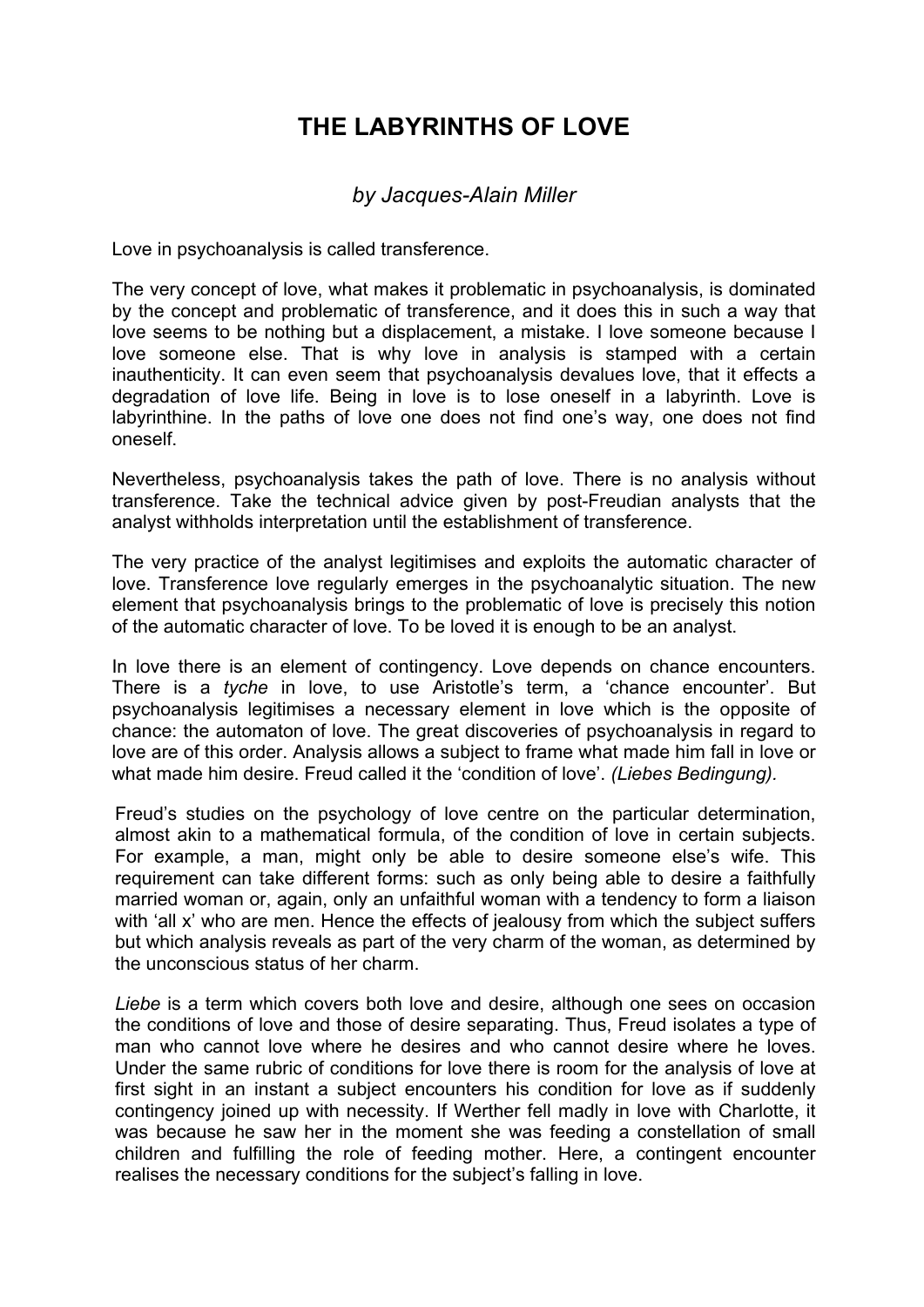## **The Syllogism of Love**

I shall propose to you a general formula for the automaton of love in the form of a syllogism. It will be the syllogism of love in psychoanalysis.

We start from the Freudian hypothesis that for a subject there is a fundamental loveable object, that love is transference, that every ulterior object of love is a displacement from the fundamental object. We write *a* for the fundamental loveable object. Its quality of being loveable is designated by the predicate A. A*a* means that the object *a* has the property of being loveable. If the subject encounters an object x which resembles *a*, that is (x = *a*), then the object x is considered as toveable, Ax.

What does psychoanalytic elaboration bear on? It bears on the resemblance between the object *a* and any object x, or on the significant traits of the resemblance. This does not stop at the notion that a gentleman might fall in love with a woman whose face resembled that of his mother. But a first level of elaboration underlines the imaginary traits of the resemblance. These sensible traits can go from a general resemblance to an extremely localised one, from objective traits to those which are only visible to the subject himself.

There is another kind of trait which belongs to the symbolic order of resemblances founded directly on language. For example, there is an entire register of the psychoanalytical onomastic where one validates in the choice of object the value of the name. There is a more complex order of reference that Freud raises in his article 'On Fetishism' in which an error in translation between German and English, between *glanz* and glance, sets in motion for the subject a signifying play on an essential trait that he is seeking to refind in his objects of love, the 'shine on the nose'. No doubt it makes love a little ridiculous.

I will raise a third order of resemblance which is, if you will, more abstract: it concerns the relation of the love object with something else. It can happen that the subject falls in love with an object x on condition that he has the same relation with it that he has with the fundamental object, or, another possibility, if the object x has the same relation, with him.

Freud discovered that *a* is either the ego itself or it belongs to the set that we can call the family: father, mother, brothers, sisters, extending to ancestors, to collaterals, to all those who enter into the sphere of the family. An enormous part of analytic interpretation on the facts of love consists in bringing to light different identities of *a*. It reveals, for example, a subject in love with an object x on condition that it resembles him: narcissistic object-choice. Or, the subject falls in love with an x which has to him the same relation that his mother or his father or some member of the family had to him. In the theory of masculine, homosexual, object-choice, for example, one validates in the object a resemblance with the subject's own image, but also the fact that the object has with the subject the same relation that the subject had with his mother.

Different formulas are in play in analytic literature. They inform the daily practice of deciphering underlying images, symbolic articulations, logical relations, which dominate the subject's love. These have a number of consequences which affect the very definition of love.

Firstly, love is metonymic. There is a connection between the fundamental object and the object x, the object x borrowing certain traits from the fundamental object.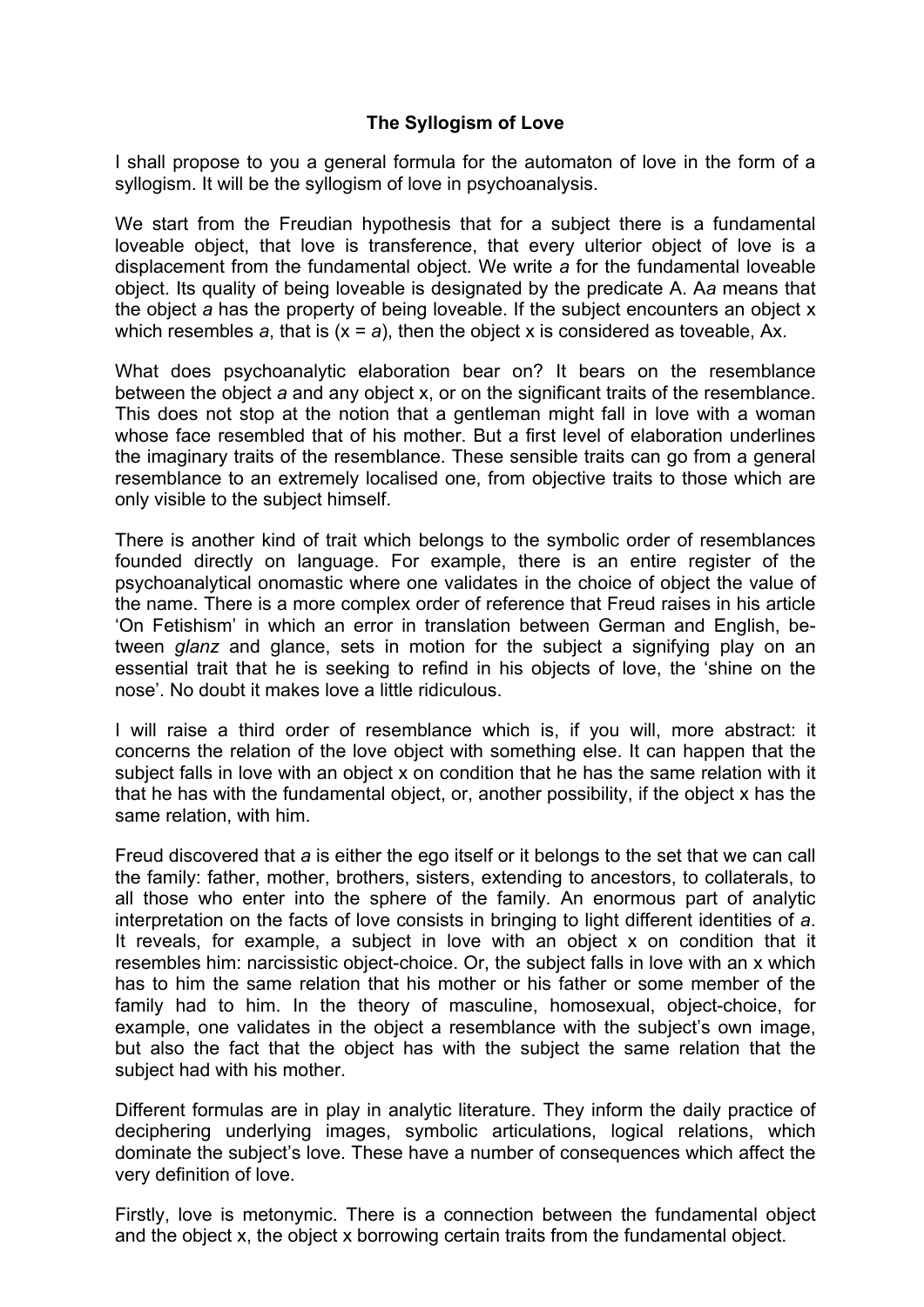Secondly, love is a repetition; hence the essential place of the latency period, a cut which separates the primordial love from the repeated love.

Thirdly, love translates a psychic inertia: In new forms, in the 'surprise of love', as Marivaux said, love bears witness to the fact that the subject is stuck in a choice which is always the same, translating a constant in the way the subject constitutes the subject he has invested.

Up to this point, nothing prevents us from referring the dimensions of love to the imaginary formula *a* – *a'* which is an abbreviation of the Lacanian mirror-stage. There is symmetry, equivalence and metonymy of the two terms.

## **Dissymmetry**

Another heading in the theory of love validates dissymmetry in the facts of love.

To broach the question by means of a short-cut, let us distinguish between loving and being loved. Let's study what 'I love' means, namely, the relation xRy, dissymmetric relation which is a translation of x loves y. The first value that one can give to 'I love' is 'I lack'. I mark the beloved with the sign (+), the lover with the sign (- ). In fact, it introduces castration into the theory of love.

The psychoanalytic theory of love is on one hand about the automaton of love, secondly, it implicates castration in love. Castration is on the side of the lover and correlatively the phallus is on the side of the beloved.

Let us write the lover with an A and the signification of the phallus as -φ. He who loves is castrated. That is why native wisdom reserves love for women.

A relation in which neither partner would lack is not at all unthinkable. It is realised in masculine homosexuality. Homosexuality is constituted in quite a different way in the case of women than it is in the case of men. In the case of woman, it is constituted in the register of love; in the case of the man in the register of desire, and is completely separated from love.

Why distinguish love and desire here, which are confused in *Liebe*? Because there is the following paradox: to love the other constitutes the other as phallus, but wanting to be loved by the other, that is, wanting the beloved to be the lover, castrates the other.

Lacan analysed the woman's love life in the following way: she constitutes a man as phallus whilst castrating him secretly. He believed he could indicate that in the case of the man these two functions are separated or have a tendency to be separate: on the one hand, the woman who is loved, on the other, the woman who is desired in that she creates an effect of phallic signification.

Freud brought a supplementary element when, in his book Group Psychology and the Analysis of the Ego, he described the pure state of love placing the accent on the submission of the subject who loves to the one he loves. The plus is not the phallus, but what he calls the ego ideal which is found again in the forms of  $S<sub>1</sub>$ , the mastersignifier of Lacan.

In the relation of the lover to the beloved the essential question is to get the lack in the loved one to emerge. It's the very formula of hysteria. What supports the